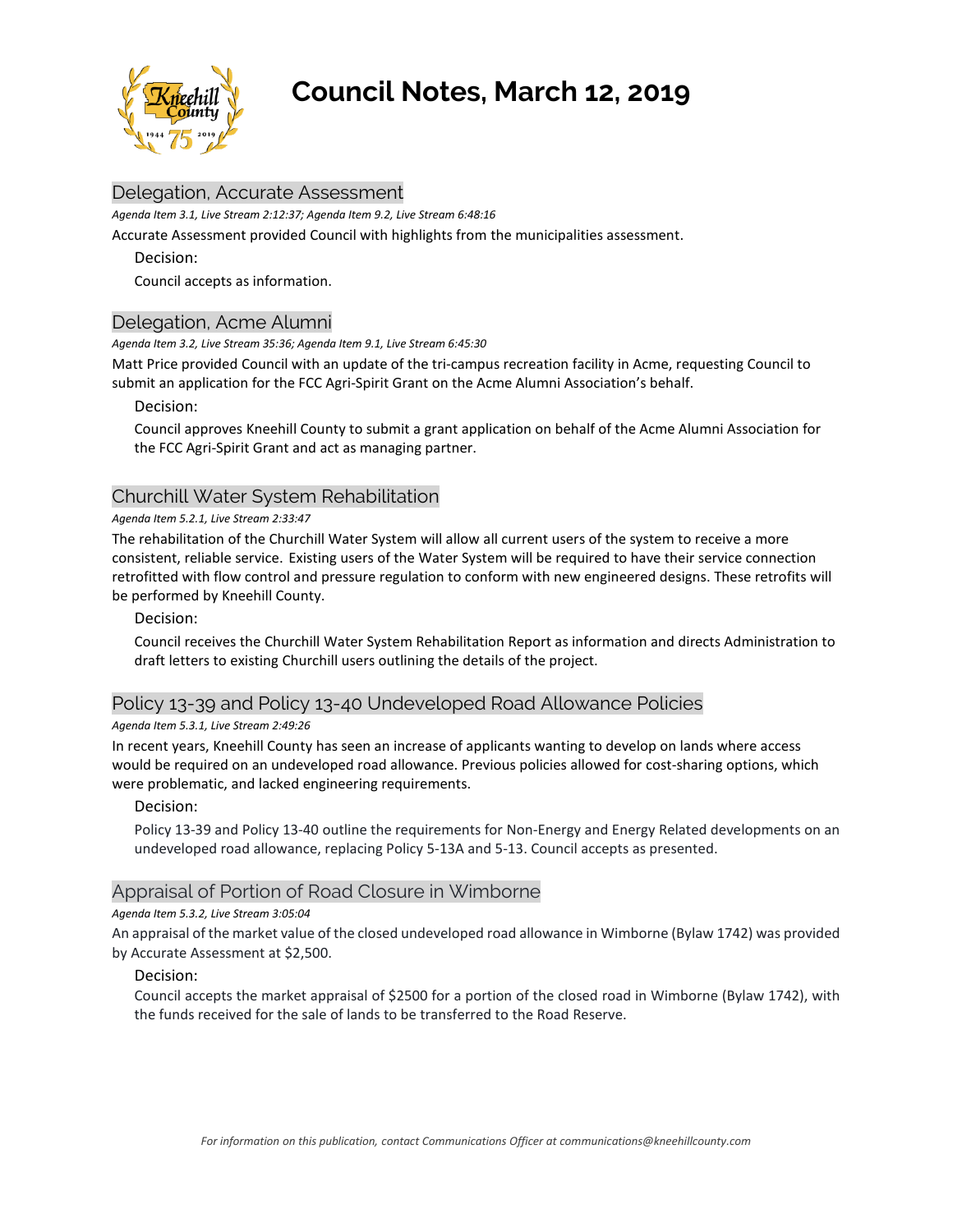# Clubroot Policy 1-29-3

#### *Agenda Item 5.4.1, Live Stream 3:20:11*

With Clubroot confirmed in Kneehill County as of January 2019, the Agriculture Service Board met to review and recommend amendments to Policy 1-29-3 for Council approval.

## Decision

Council approves Policy 1-29-3 Agricultural Policy- Clubroot Control as presented and recommended by the Agricultural Service Board.

## Policy 1-30-1 Soil Conservation- ASB Rental Equipment

## *Agenda Item 5.4.2, Live Stream 3:27:47*

As Clubroot spreads through soil movement, and Kneehill County offers several pieces of equipment that disturb soil, the Ag Service Board has made wording amendments to Policy to reflect potential liability.

## Decision:

Council approves Policy 1-30-1, Soil Conservation- ASB Rental Equipment as presented and recommended by the Ag Service Board. Per policy, rental equipment must be returned to Kneehill County sanitized and clean, following Alberta Agriculture's Clubroot Management Plan sanitation protocol.

## Annual Appointment of Fire Guardians

*Agenda Item 5.5.1, Live Stream 3:33:28*

As per Bylaw 1770, Council will appoint Fire Guardians to carry out the roles and responsibilities of the Bylaw.

## Decision:

Council appoints district Fire Guardians for the issuance of Fire Permits as recommended:

## Bylaw Enforcement Officer Proposed Bylaw 1793

## *Agenda Item 5.5.2, Live Stream 3:35:43*

Under the Municipal Accountability Program (MAP) that Municipal Affairs completed in September 2018, it was identified that our existing Bylaw Enforcement Bylaw #1562 was not compliant with legislation under the Municipal Government Act. The bylaw did not include provisions on disciplinary procedures, penalties or an appeal process.

## Decision:

Council passes Bylaw 1793, Bylaw Enforcement Officer, amended to establish provisions on disciplinary procedures, penalties and an appeal process.

## Three Hills and District Seed Cleaning Plant Ltd. Request

#### *Agenda Item 6.1, Live Stream 3:40:23*

The Board of Directors of the Three Hills and District Seed Cleaning Plant have been requested by the Members to terminate the contract with Kneehill County dating back to 1990. In 1990, Kneehill County Council granted The Three Hills and District Seed Cleaning Plant Ltd. \$266,666 for the purposes of constructing the facility.

## Decision:

Council authorizes Kneehill County's CAO to grant the Three Hills and District Seed Cleaning Plant request by having the contract and agreement of 1990 terminated.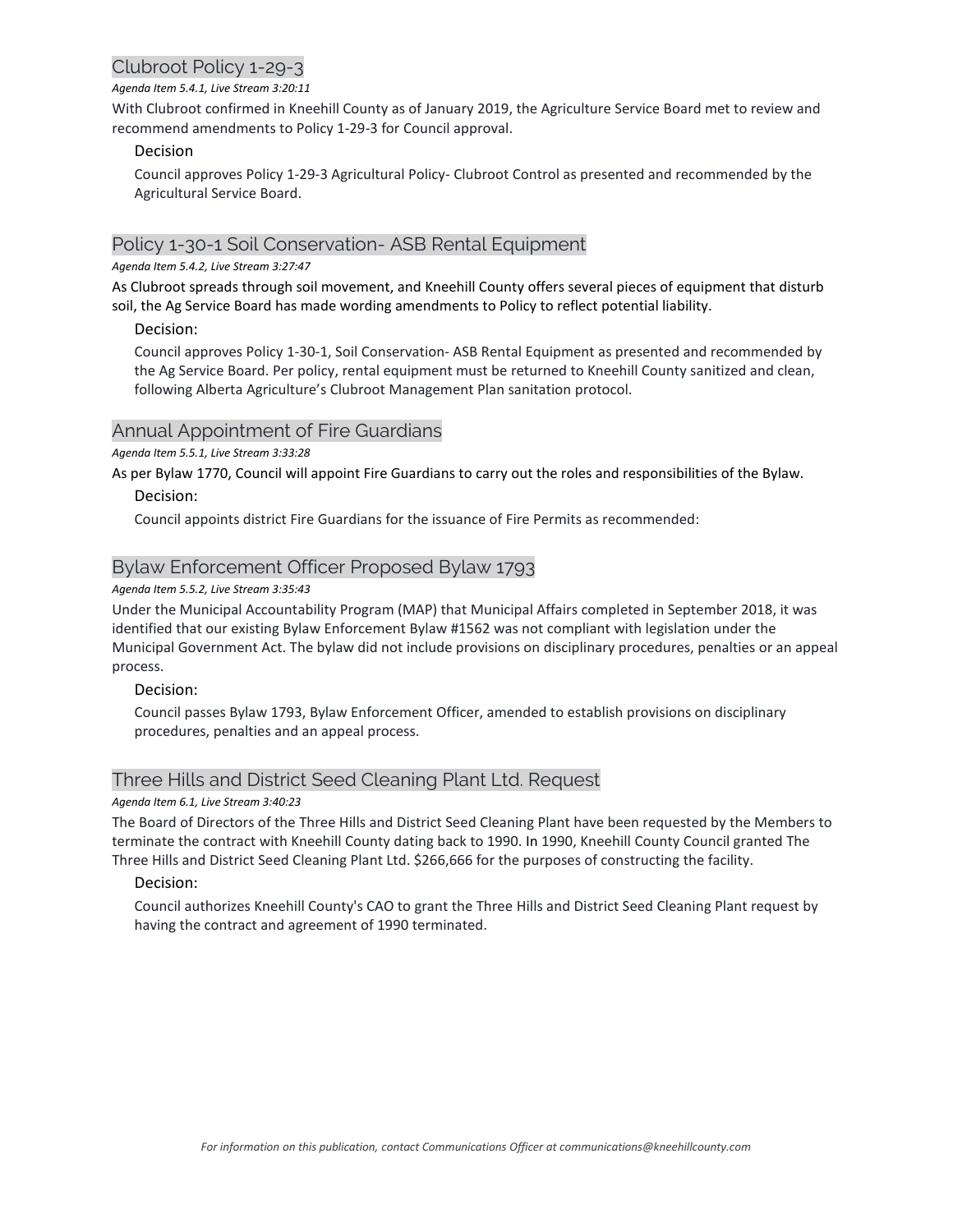## Rural Municipalities of Alberta (RMA) Spring Resolutions

#### *Agenda Item 8.1, Live Stream 3:57:19*

The Rural Municipalities of Alberta (RMA) advocates on behalf of rural municipalities in meeting with government and ensures that provincial decision-makers, as well as industry and other relevant stakeholders, understand and incorporate the best interests of rural Alberta in their policies. The resolutions will be presented during the resolutions session at the RMA Spring 2019 Convention.

## Decision:

Council receives the 2019 Rural Municipalities of Alberta (RMA) Spring Resolutions Report as information.

## Set Date for Special Council Meeting

## *Agenda Item 8.2, Live Stream 4:00:06*

The recruitment of a new CAO has been actively progressing since December 2018. The recruitment firm has reached the short-list phase and will proceed to interview stage in the CAO recruitment selection process. Council needs to set a Special Meeting date to interview potential candidates.

## Decision:

Council moves to set Monday, March 25, 2019 at 8:00 am as a Council Meeting date to hold interviews with potential Chief Administrative Officer candidates. As this is a Personnel matter, Council will be meeting in Closed Session (Section 17 & 19, FOIP).

## Committee of the Whole Meeting Date

#### *Agenda Item 8.3, Live Stream 4:02:24*

Staff have arranged to bring the draft Horseshoe Canyon Masterplan for review and have the consultants present the plan to Council. The consultants are not available to attend the regularly scheduled April 16th, 2019 Committee of the Whole meeting.

## Decision:

Council moves the Committee of the Whole Meeting date from Tuesday, April 16, 2019 to Monday, April 15, 2019.

## Trochu Library Board Branding

*Agenda Item 8.4, Live Stream 6:32:42*

Trochu Library is updating their logo and requested a member of Council judge the contest.

## Decision:

Council approves attendance for Councillor Keiver to attend the Trochu Library Board Branding Contest.

## Council and Committee Reports

#### *Agenda Item 10.1, Live Stream 6:48:37*

Council and committee reports include Community Futures Wildrose.

#### Decision:

Council accepts the Community Future Wildrose report as presented, noting that the minutes are unapproved.

#### Inter-Municipal Matter

*Agenda Item 12.1 & 13.0, Live Stream 6:38:16*

#### Closed Session (Section 21) Intergovernmental Relations

## Decision:

Council moves to send a letter dealing with Inter-Municipal matter as amended as discussed in closed session.